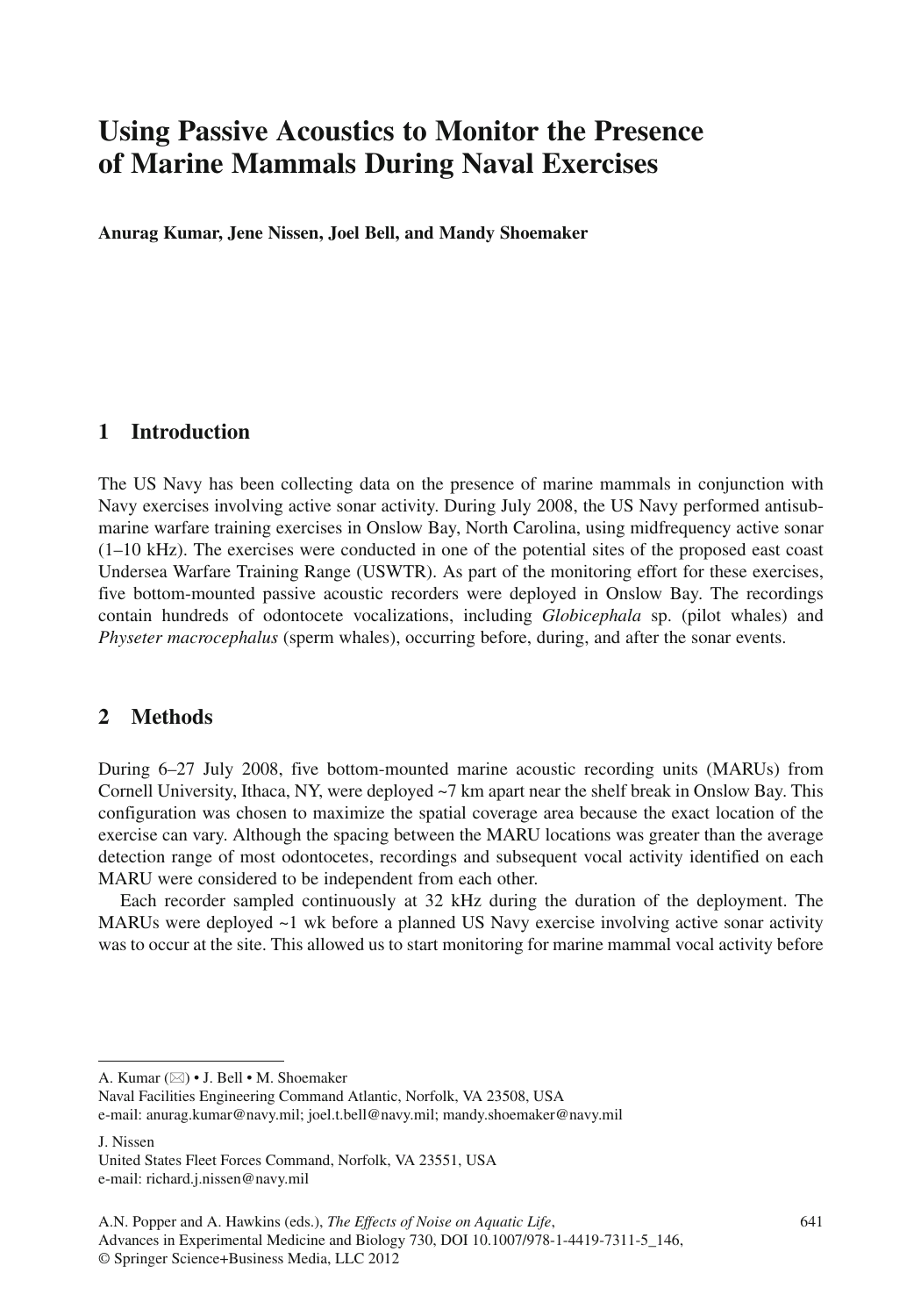the Navy exercise. We analyzed these acoustic recordings for odontocete vocalizations (clicks, whistles, and burst-pulse sounds) using a combination of long-term spectral averages (LTSAs) and visual review of spectrograms and for sonar activity using a spectrogram correlation detector.

## **2 Results**

 Sonar activity was detected primarily from 16 to 18 July, with some activity also detected from 26 to 27 July, resulting in a total of 5 days with recorded sonar activity and 17 days without sonar present. From these records, we found odontocete vocal events, most of which were classified as unidentified odontocetes (i.e., odontocetes that could not yet be classified as to species). Of the vocal events identified, ~200 vocal events were made by *Physeter macrocephalus* and 13 were likely made by *Globicephala* sp. Because of a significant amount of hard drive noise, we were unable to examine the data for low-frequency calls of large whales below 200 Hz.

 Unidentified odontocete vocal events were detected both day and night on each day. The *Physeter macrocephalus* clicks were detected on two MARUs in deeper water (>270 m) throughout the entire recording period mainly at night (from 2000h to 0600h).

 The *Globicephala* sp. vocalizations were also detected on only the two deeper MARUs, but unlike *Physeter macrocephalus* , they were detected sporadically throughout the day and night and only from 14 to 18 July.

 On a few occasions, we also found unidentified odontocetes that appeared to be mimicking sonar signals with frequency-modulated whistles of similar frequencies immediately after the sonar signal. The mimicry events would last for several sequential pings before ceasing to be heard.

The duration of the vocal events ranged from 1 min to >12 h, with an average duration of 41  $\pm$ 1.23 min. The total duration of vocal events by day for each classification group were compared with the total duration of sonar activity by day during the recording period. No statistical correlation was found between the number of vocal events heard and the duration of sonar activity.

#### **4 Conclusions**

 The recorded acoustic data indicate that marine mammals were present in Onslow Bay when sonar was used. The majority of the vocalizations detected were whistles and clicks from unidentified odontocetes, with a number of identified clicks from *Physeter macrocephalus* and whistles and clicks from *Globicephala* sp. On several occasions, the *Physeter macrocephalus* clicks appeared to have been produced by a single individual; however, the clicks were not localized so we cannot rule out the possibility that there were multiple whales. It is possible that the same individual was consistently foraging near the shelf break at night during July 2008. The probable pilot whale vocalizations recorded on 17 July 2008, were recorded shortly after a sighting of *Globicephala* sp. was made by the University of North Carolina, Wilmington (UNCW) aerial survey team flying in the area on the same day.

 The unidentified odontocete vocal events are most likely from either offshore bottlenose dolphins ( *Tursiops truncatus* ) or Atlantic spotted dolphins ( *Stenella frontalis* ) because these are the most commonly sighted species of odontocetes in the area based on 2 yr of periodic areal and shipboard surveys.

 There was no correlation between the use of sonar and the daily duration of odontocete vocal activity. We noted several instances when odontocete vocalizations overlapped with midfrequency